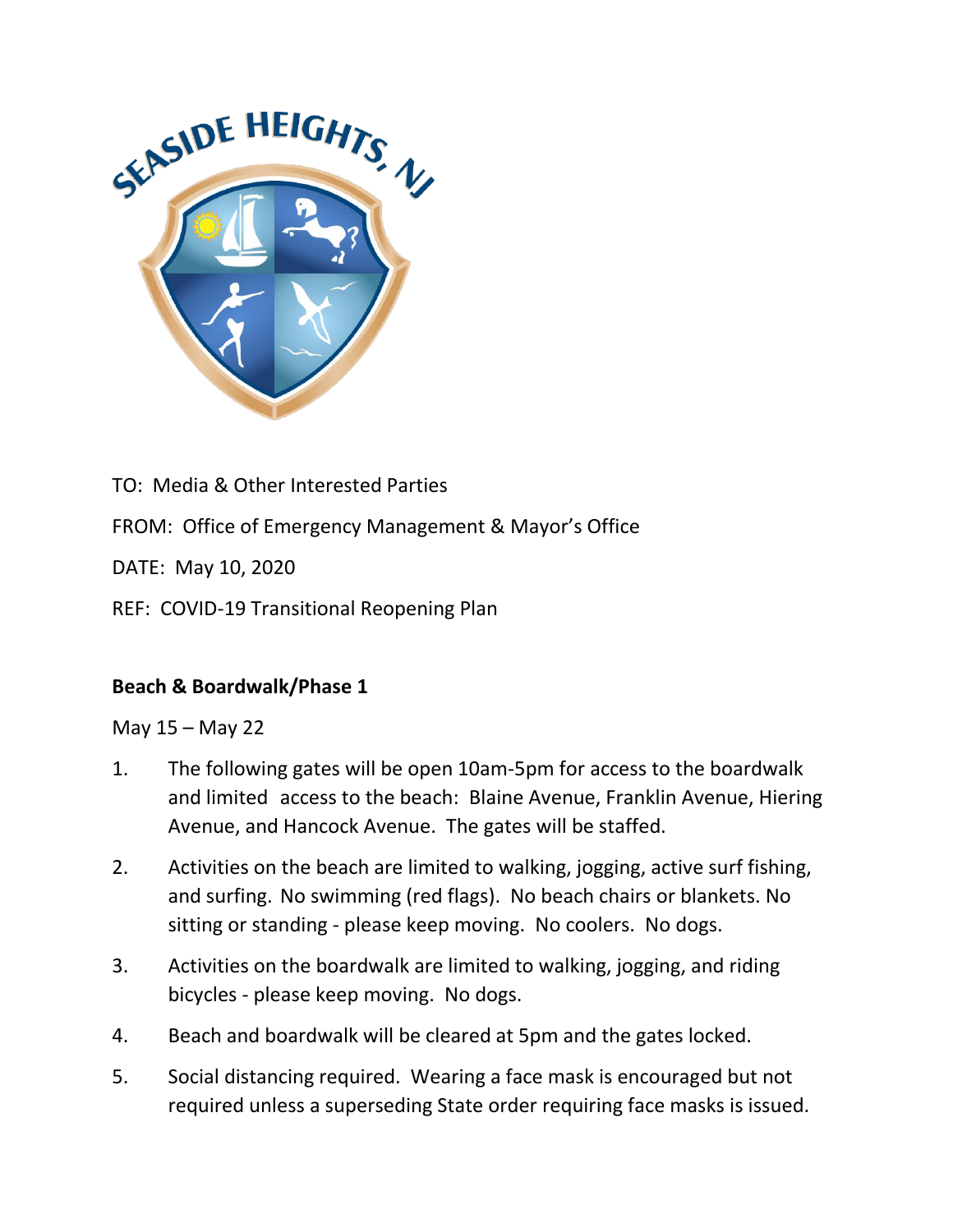- 6. No gatherings or groups of 10 or more people.
- 7. Public restrooms will be closed.
- 8. Shower pedestals and water fountains will remain shrink wrapped and unavailable.
- 9. The public is encouraged not to touch handrails and not to sit on benches.

### **Beach & Boardwalk/Phase 2**

May 23 – June 30

- 1. The following gates will be open 7am for access to the boardwalk and limited access to the beach (9am): Blaine Avenue, Franklin Avenue, Dupont Avenue, Hiering Avenue, Carteret Avenue, and Hancock Avenue.
- 2. No swimming (red flags). No coolers. No dogs.
- 3. A season beach badge or senior beach badge will be required for beach entry. Season beach badges and senior beach badges must be purchased using the Viply smartphone app or through Viply's website. There will be no sales of beach badges on the boardwalk. We do not anticipate selling daily wristbands during Phase 2.
- 4. Beach will be cleared at 5pm.
- 5. Boardwalk will be cleared at 11pm and access gates locked.
- 6. Social distancing required. Wearing a face mask is encouraged but not required unless a superseding State order requiring face masks is issued.
- 7. No gatherings or groups of 10 or more people.
- 8. Public restrooms will be open on a limited basis.
- 9. Shower pedestals and water fountains will remain shrink wrapped and unavailable.
- 10. The public is encouraged not to touch handrails and not to sit on benches.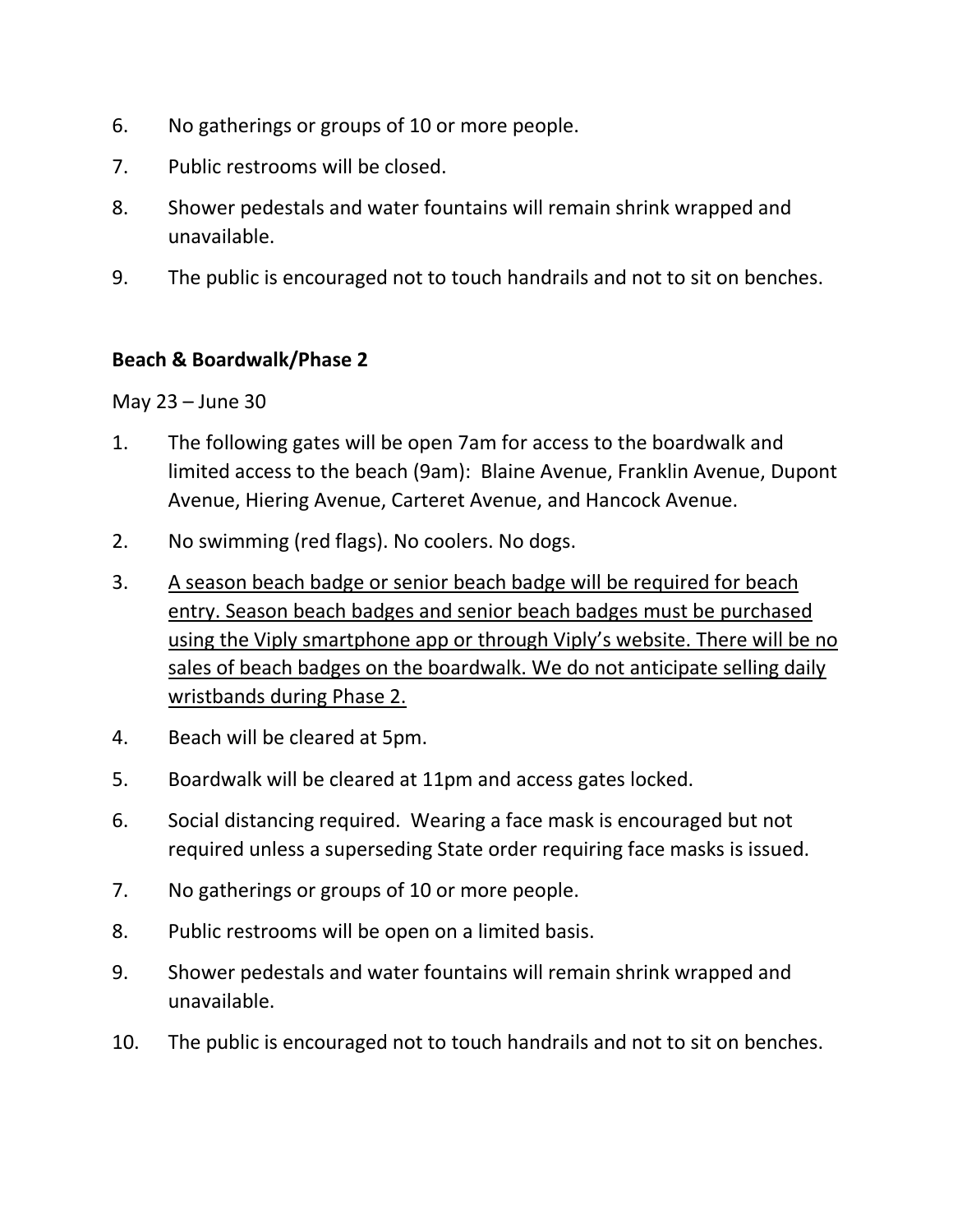# **Bayfront/Phase 1**

May 15 – June 30

South bayfront: Social distancing is required. No gatherings or groups of 10 or more people.

North bayfront:

Boat ramp: Open

Beach/boardwalk/dock open. No personal watercraft or boats on the shoreline. Social distancing is required. No gatherings or groups of 10 or more people.

Swimming beach closed (red flag).

## **Parking/Phase 1**

May 23 – June 30

All private commercial parking lots and public metered parking shall be reduced to 50% capacity.

\_\_\_\_\_\_\_\_\_\_\_\_\_\_\_\_\_\_\_\_\_\_\_\_\_\_\_\_\_\_\_\_\_\_\_\_\_\_\_\_\_\_\_\_\_\_\_\_\_\_\_\_\_\_\_\_\_\_\_\_\_

The following municipal parking lots and metered parking areas will be closed: Grant Avenue lot, Hiering Avenue lot, Sampson Avenue lot, "free parking" lot at Webster Avenue & Bay Blvd, and boardwalk street end parking areas.

In addition to the 50% limit on available parking spaces, private commercial parking lots will be subject to a Local State of Emergency Order prohibiting parking charges in excess of \$45 per day.

### **Short-term rentals/Phase 1**

Current – May 31

The existing local emergency orders shall remain in full force and effect. The temporary restriction concerning online marketplace rentals (e.g., VRBO, Airbnb,